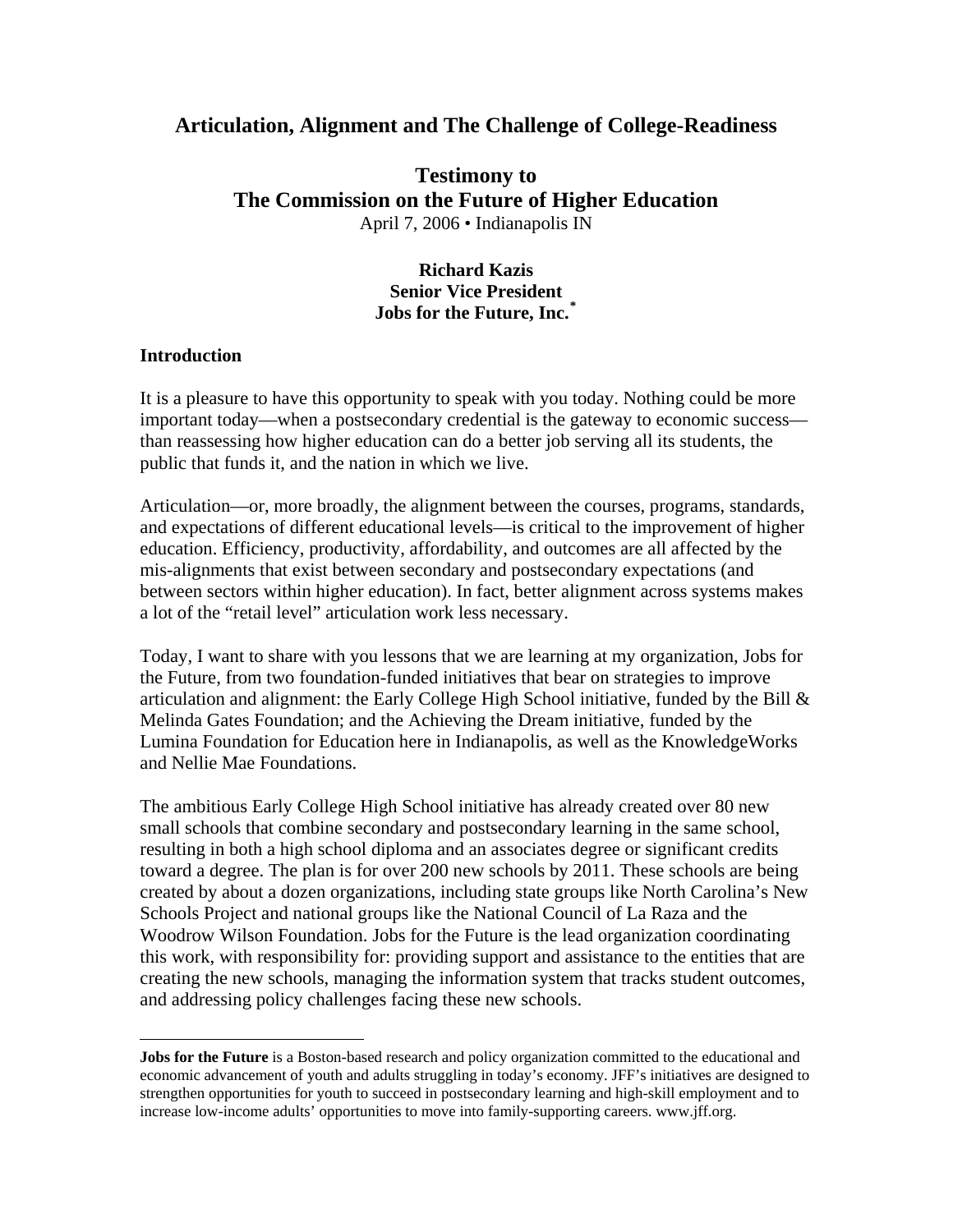Achieving the Dream is an exciting new postsecondary education reform initiative, involving 35 community colleges in 7 states (CT, FL, NC, NM, OH, TX, VA). The focus is on using the analysis of outcome data to develop institution-wide reform strategies to improve student success, particularly for first-generation, low-income, and students of color. In this initiative, JFF's role is to organize state policy activities and support for the institutional change agendas of participating colleges and to support state policy changes that promote community college student success.

Both initiatives provide important insights into how the relationship between high school and postsecondary institutions might be improved so that more students move easily and quickly into college and credential programs that they will complete. I will elaborate on some of these lessons and their implications for the Commission's deliberations.

### **Why Articulation Matters to College Performance**

If you Google *articulation,* most of the references are to diction and speech patterns. Educators are likely to describe articulation accurately. As one college website explains, it's "a process which enables students to make a smooth transition…without delay, duplication of courses, or loss of semester credits." Articulation refers to negotiated agreements between institutions: "We have articulated courses or programs with 40 different high schools and six different four-year institutions," a two-year college might boast. Too often, though, those agreements simply sit in files, publicized to few, and driving little change in behavior of individuals or institutions.

Articulation is really part of a broader and critically important concern: the relationship between high schools and post-secondary institutions (or between different levels within higher education). The mis-alignment of institutional expectations, standards, curricula and outcomes from K-12 to higher education is the reason articulation agreements are now needed. More important, this mis-alignment is at the heart of the poor performance of many students who enter higher education and of many higher education institutions. Minimizing it must be at the core of any effort to improve student success, efficiency, and productivity in higher education.

In his testimony to the Commission in December, Mike Cohen of Achieve, Inc. summarized the extent to which the disconnects between secondary and postsecondary education pose problems for higher education.

- Only 34% of ninth graders graduate from high school "college ready"—having taken the courses typically required for admission to nonselective four-year colleges
- Nearly 30% of first year college students must take at least one remedial course; in community colleges, the average is over 40%; in urban and rural colleges, it can be well over 80%.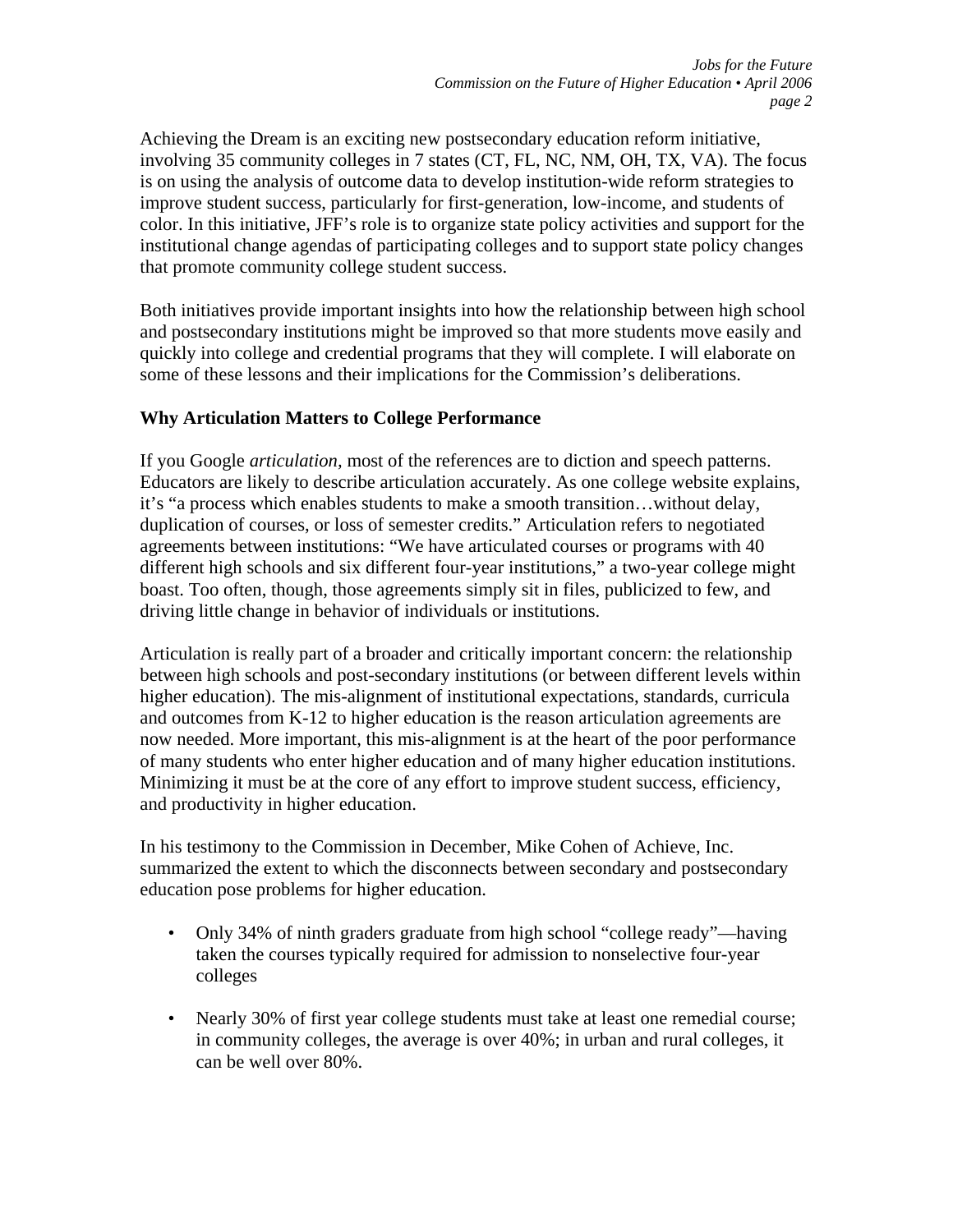A recent analysis of the NELS longitudinal data by Jobs for the Future corroborates the lack of clear and smooth alignment between K-12 and higher education systems. While 43% of all high school graduates leave at least somewhat qualified for college (using the Department of Education's definition), for students whose families are in the second lowest SES quintile, the rate drops to 29%. And among low-income students, those in the lowest socioeconomic quintile, only 19% are at least somewhat qualified for college.

This is unacceptable. Being academically underprepared to succeed in higher education is among the strongest predictors of failure in college—more powerful than socioeconomic status, race or gender. Huge numbers of unqualified and minimally qualified students from all economic backgrounds enroll in college, particularly in community colleges; but only 32% of unqualified students who enroll in college and 45% of minimally qualified enrollees ever earn a degree. That contrasts with 61% of somewhat qualified and 76% of highly qualified enrollees. Not surprisingly, lower-income students are especially likely to be unqualified for college—and not to complete.

In the past, colleges tended to feel that poor preparation was a K-12 problem. But it is not. Improving college results requires clear and close alignment of expectations, standards, signals about what "college ready" means, and collaborative mechanisms for raising student performance in high school. It requires collaboration at the institution, system, state, and federal levels to reverse decades of limited interaction between K-12 and higher education.

Over time, improving the alignment between systems will reduce the amount of remediation needed and improve retention and completion rates.

But helping to improve high school quality and performance is not sufficient. Colleges must also look to their own practices and policies, to the ways in which they try to help those who are not college-ready catch up and succeed. And policymakers must look for ways to help colleges be more effective in teaching underprepared students. This is particularly critical for community colleges, where developmental education can be a bigger enterprise than many majors or occupational specialties.

In these remarks, I highlight two important lessons from the efforts of schools, colleges, and states with which we work closely.The implications of the experience of these innovators go far beyond the unwieldy negotiation of articulation agreements to strategies for making smooth transitions and progress more routine. I will address:

- 1) The power of "college in high school" to improve outcomes for underprepared high school students; and
- 2) The value of using longitudinal outcomes data to target and support higher student success, particularly in programs serving developmental students.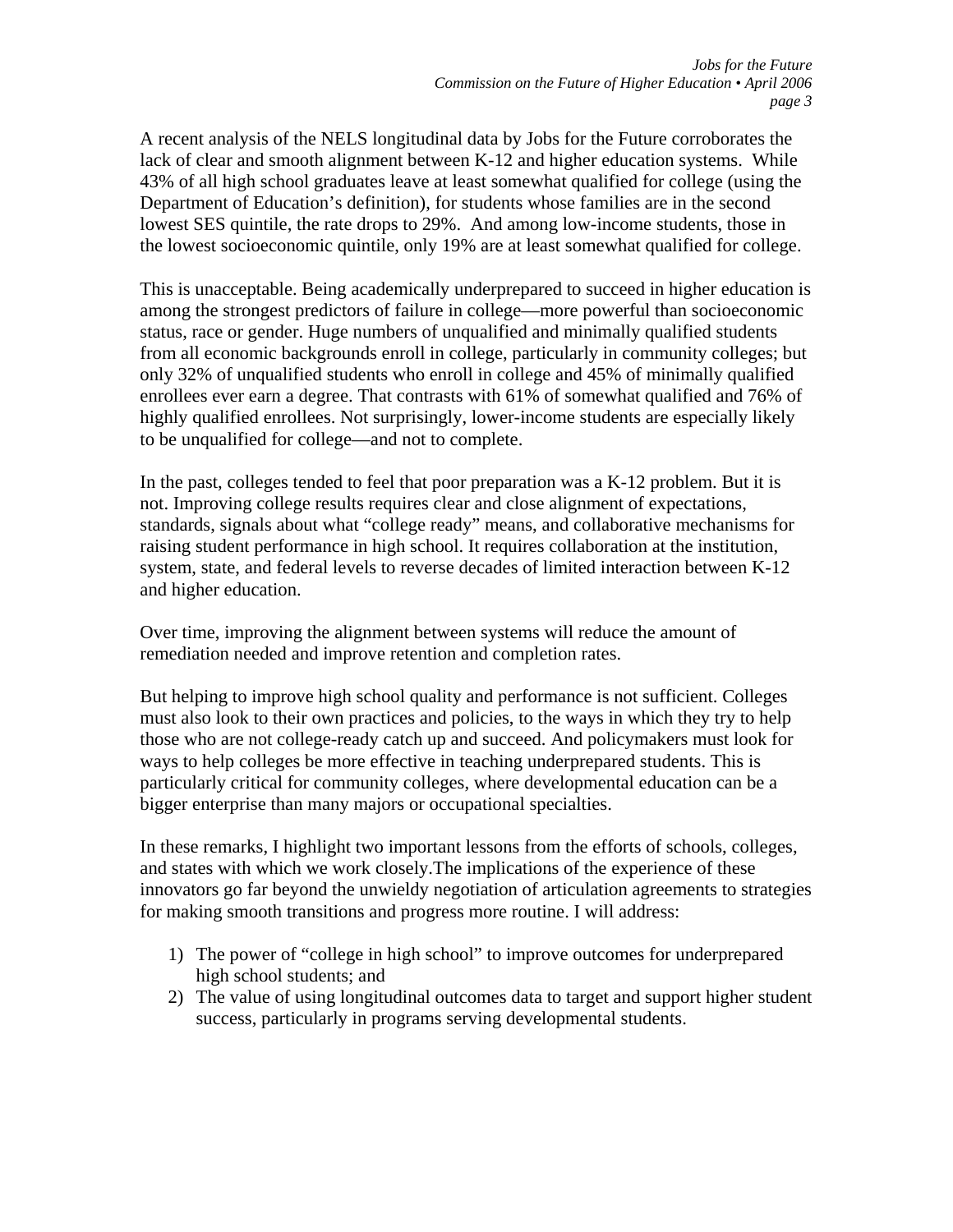### **The Power of College in High School**

A number of recommendations have been made to the Commission already on the issue of better articulation between secondary and postsecondary systems. David Conley of the University of Oregon and others have suggested ways that states can require more collaboration between secondary and postsecondary systems, particularly on state high school exams and graduation requirements. Conley also suggested coordinating college placement testing with state high school exams. We agree with these suggestions.

Our experience leads us to a complementary set of recommendations that can be characterized as harnessing "the power of college in high school." This includes Advanced Placement, a subject that Gov. Caperton addresses so well. It also includes a range of what are sometimes called postsecondary enrollment options or dual enrollment programs. And, finally, it includes small schools where the integration of college learning and secondary learning is a basic component of school design.

The attractiveness of gaining access to college level learning and college credits while still in high school is clear. The number of AP courses taught each year is soaring. About 40 states now have programs to encourage dual enrollment of high school students in college courses. Strategies for integrating college experience into the high school curriculum are proliferating.

#### *How the less well-prepared can also benefit*

Most of the beneficiaries of these initiatives are already college-bound students, typically with good grades and test scores. Our experience indicates that this does not have to be the case. The power of college in high school can benefit a broad segment of high school students, including those who start high school reading and doing math below grade level. The payoff for the most disadvantaged students can be quite significant.

College Now is a dual enrollment program for New York City public school students in the CUNY two- and four-year system that has grown to serve about 32,000 students annually from 200 high schools, taking courses at 17 different CUNY campuses. Early findings show that College Now students who go on to CUNY AA or BA programs have one-year retention rates that are greater than peers who did not take college courses while in high school. College Now students earn more credits in their first year of college than do their non-College Now colleagues.

Importantly, a student's level of academic preparedness does not lessen the advantage. Less prepared students who participate in College Now also outperform their peers. (One reason is that College Now students who do not do well on the Regents exams are able to access college-provided remediation courses to catch up—without waiting until they graduate high school and start at CUNY.)

The Early College High Schools that are being created with Gates Foundation investment are structured so that their students —primarily lower-performing entrants to high school—are able to catch up and then complete as much as 60 credits of college by the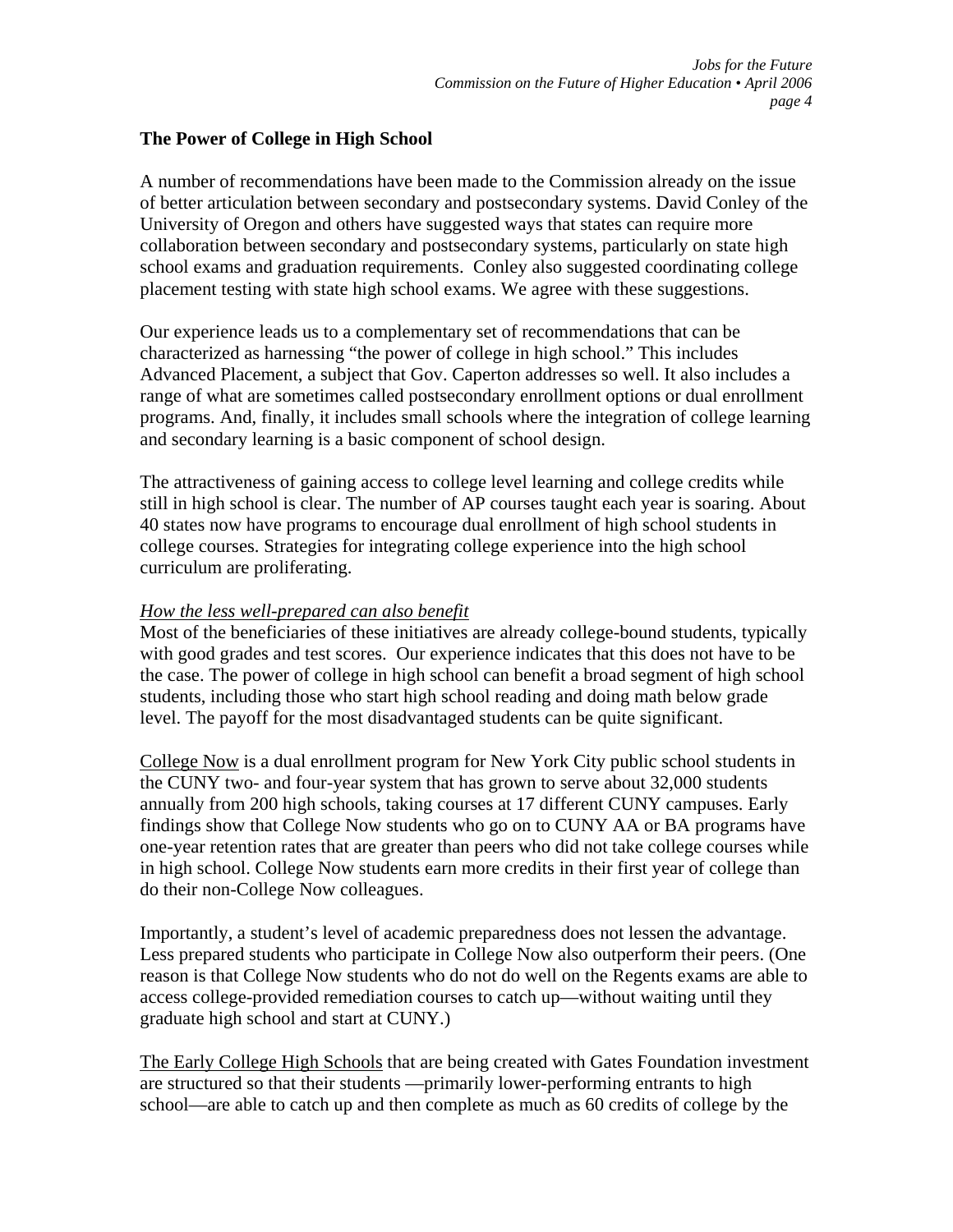end of four to five years. These schools are still too young to have definitive outcome data. However, there are indications from several pioneering schools that make the college experience part of high school that, if designed right, these models can help students succeed who were initially not seen as college-bound.

The schools of the Middle College National Consortium, which are typically located on the campuses of colleges and work closely with college leadership and faculty, have shown promising results. Interim outcomes from 10 of these schools show that 81% of students were enrolled in college courses in the fall of 2003-04, and 96% of them passed their college courses. At LaGuardia Middle College in New York, about three-quarters of the first cohort of early college high school students have already earned or are on track to earn their AA degree by the summer of 2006—that is, within 5 years of their entry as high school freshmen. These students—who are overwhelmingly minority and lowincome—will all leave the school with a high school diploma and at least 15 college credits.

Perhaps the most innovative and successful school we have worked with in the University Park Campus School in Worcester, Massachusetts, a phenomenal partnership between the Worcester Public Schools, the local community, and Clark University. The small grade 7-12 school, now in its ninth year, has the profile of a typical urban high school: 73% receive free or reduced lunch; 67% are English Language Learners; 61% are students of color. But the neighborhood school has results that few schools in the Commonwealth can beat. Every member of its first three graduating classes has passed the MCAS exam on the first try and gone on to college, the first member of their family to do so. UPCS ranked first among all urban schools serving low-income students on the MCAS exams, with the overwhelming majority passing at proficient or advanced levels.

#### *Bringing alignment to life*

What is University Park's secret? It is, in part, believing that every student can learn and succeed and treating them that way; and, in part, starting with students in the seventh grade. From the Commission's perspective, though the key is integration of college level work into the high school experience and the deep collaboration and communication between university and high school on expectations, curriculum, and instruction

The education school at Clark has created curriculum alignment teams in each discipline comprised of college and UPCS teachers. These teams work together, looking at data, student work, and classroom practices. They look for ways to align the curriculum with college expectations and standards and for ways that teachers can get students ready for college. Almost all juniors and seniors take at least one college course at Clark. By the time they leave high school, they have college experience, are ready academically—and they have internalized a sense of themselves as "college material."

This level of personal interaction across the sectors is key. It is what makes UPCS and Early College models so effective—and why the experience of college in high school is so powerful. It is not just about opportunity for students. It is about communication and personal interaction among adults responsible for students' preparation that brings the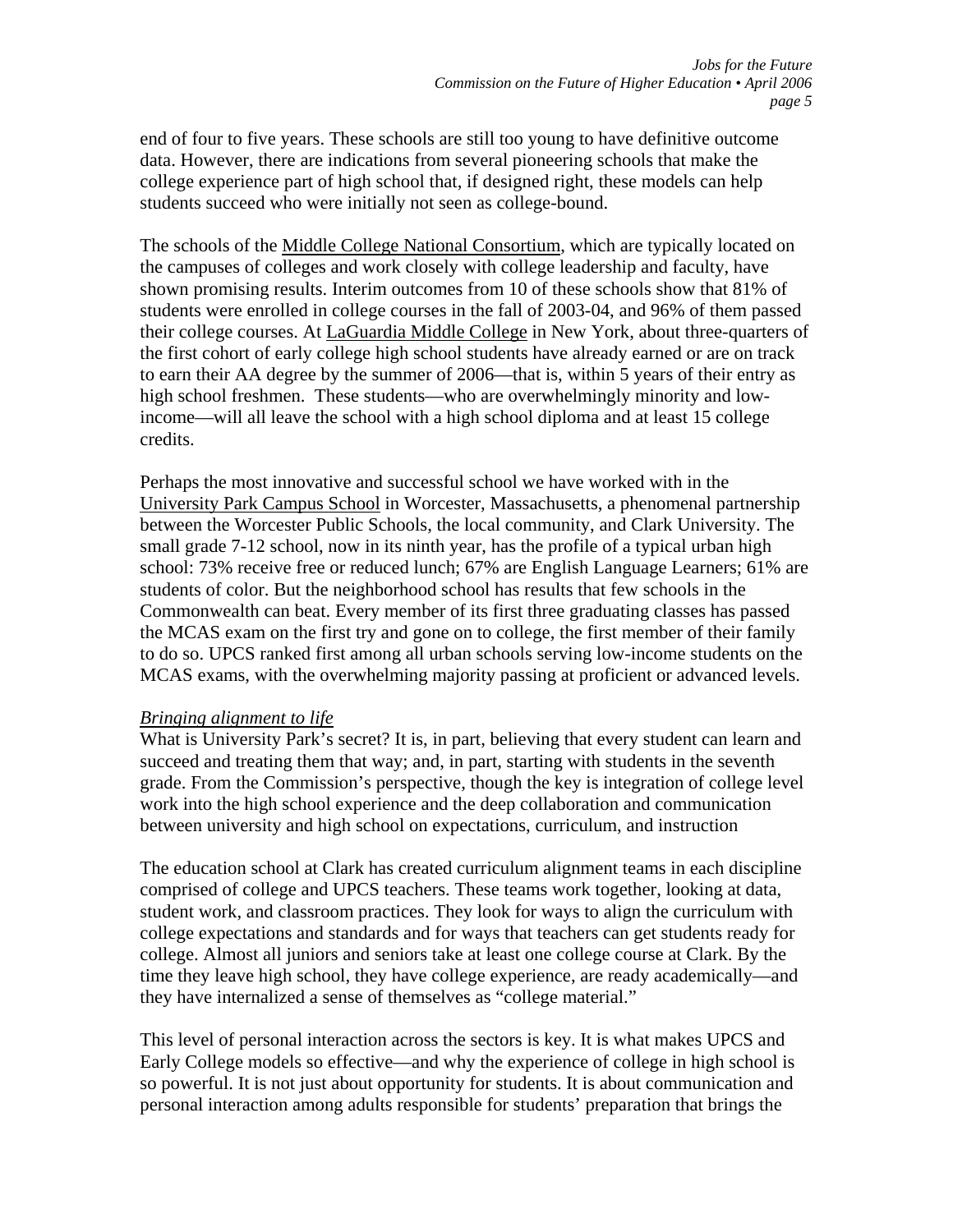alignment of expectations, standards, and curriculum alive, part of the daily calibration of quality and effective practice. This is the ultimate power of bringing these two worlds together. For the Commission, the challenge is how to encourage this kind of interaction more broadly and routinely.

To summarize implications and recommendations for the Commission:

### *Address Mis-Alignment of Standards and Expectations*

- Alignment between high schools and postsecondary expectations is essential to improving college outcomes—and postsecondary institutions and systems must be engaged and proactive.
- States should carefully align high school exit tests, graduation requirements, college placement exams, and the signals that high schools get about what it takes to succeed in college. They should involve college and high school personnel in the process of aligning and communicating expectations.

## *Create Greater Transparency*

• Transparency—clear presentation of college standards and of what is expected of students—is critical to student preparation for college and success. The Commission should consider ways to make state postsecondary placement tests easily accessible to high school students who want to know what it means to be "college-ready." Many colleges are working with local high schools to assess students early. Another option to explore is a website where students can take practice placement exams and have their results analyzed.

### *Promote More Coherent Programs Offering College in High School*

- The structure of alignment is important; but it must be filled in with effective and cost-effective models of schools and of secondary-postsecondary collaboration that work—not just for those already likely to succeed in college, but also those who are not. State and federal policymakers can reward dual enrollment programs that make college in high school not just a course-by-course option but rather part of a comprehensive, high quality college-readiness strategy. They can also remove policy barriers to expansion of quality dual enrollment programs.
- Integrating high school and college learning in coherent programs and schools can force the kinds of conversations and changes in curriculum and instruction that make a real difference. Federal and state policy should promote secondary level initiatives that make college learning part of a coherent program to accelerate and ensure college readiness.
- One approach might be a demonstration program that tests the power of different school models that integrate college and high school to spur more efficient preparation for college success and accelerated progress to and through degree programs. State and federal governments could create incentives for colleges and universities, particularly those with education schools, to create new high schools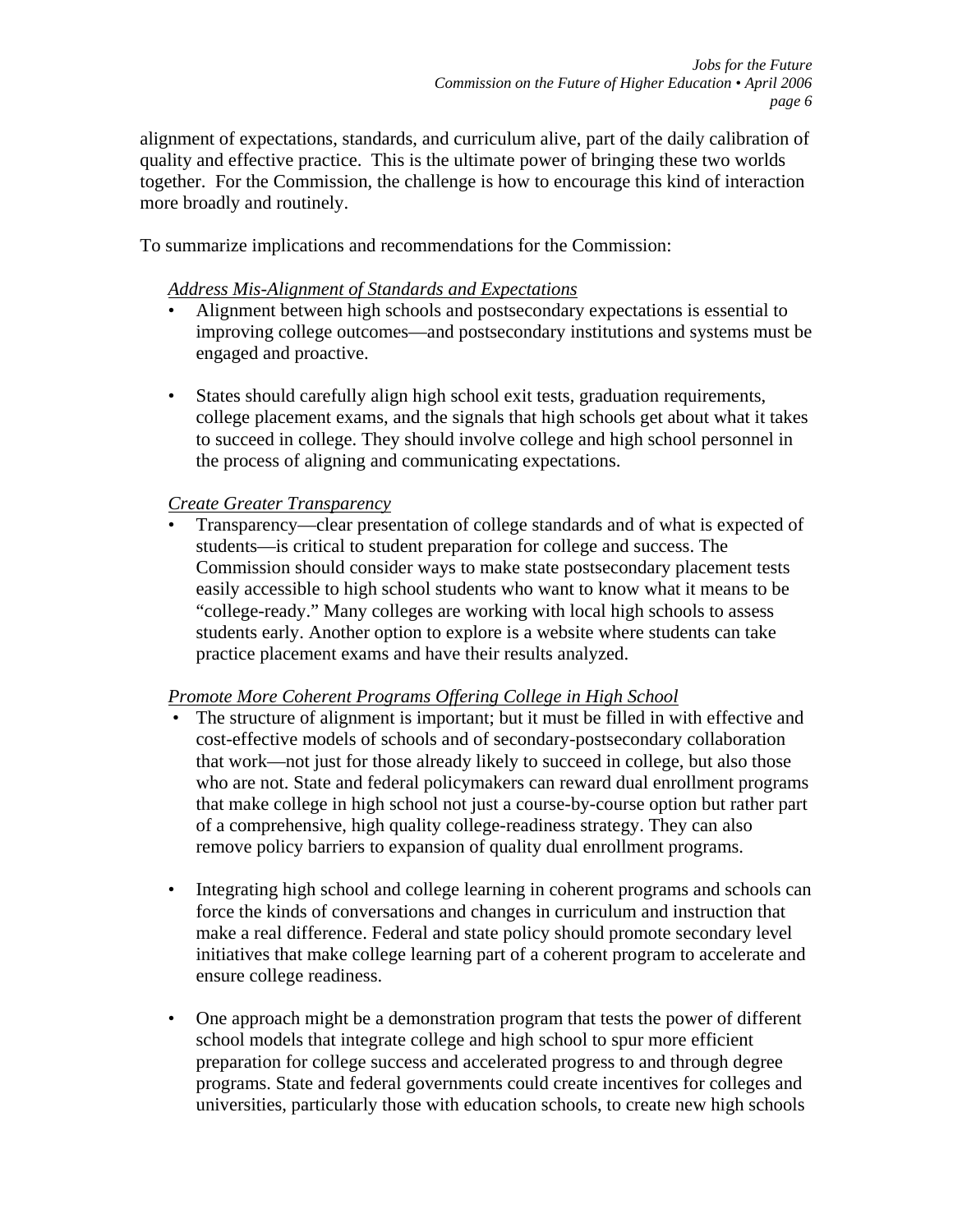like University Park, to locate high schools on their campuses, and to promote the collaboration and deliberation about college-readiness skills and expectations.

• In creating incentives that promote a core curriculum in high school, the federal government should consider specifying that a core curriculum include some amount of college coursework while in high school. This would give a big boost to what is now a huge, but poorly aligned, movement for college in high school.

### *Use College in High School to Accelerate Learning for Underprepared Students*

• Providing opportunities to experience college, earn college credits, and get college-ready while in high school can increase both access and success for students who have fallen behind. As the federal and state governments consider ways to promote broader access to (and success in) Advanced Placement courses for lower-income students, they should consider parallel efforts to support expansion of dual enrollment programs to a broader segment of high school students.

# **The Value of Longitudinal Outcomes Data for Improving College Retention**

Community colleges have particularly low persistence and completion rates. According to the Community College Research Center, of all first-time community college students who enrolled in 1995, only 36% had earned a certificate, AA or BA degree within six years. Completion rates for minorities and low-income students are lower than the average for all students.

At the same time, the community college is the primary locus for postsecondary opportunity for huge numbers of Americans who would otherwise have no access to college. About 45% of college freshmen begin in community colleges. For adult learners, the community college is overwhelmingly the higher education institution of choice.

Any effort to improve postsecondary education in the United States must focus significant attention on this uniquely American and critically important institution, so that its students can succeed and move on educationally and economically. From our experience with colleges and state systems, we would argue that any effort to strengthen community college performance must include—and perhaps start from—markedly improved systems for collecting, analyzing, and using longitudinal data on students as they move into and through these institutions.

### *How longitudinal data systems and analysis can promote better results*

The 35 colleges in the Lumina Foundation-funded Achieving the Dream initiative are committed to improving student outcomes. They—and their state systems and associations—want to use student data to pinpoint weaknesses and drive improvement. In most states and colleges, there are severe limits to this approach. These limits are the result of current data collection and reporting systems and also the capacity of most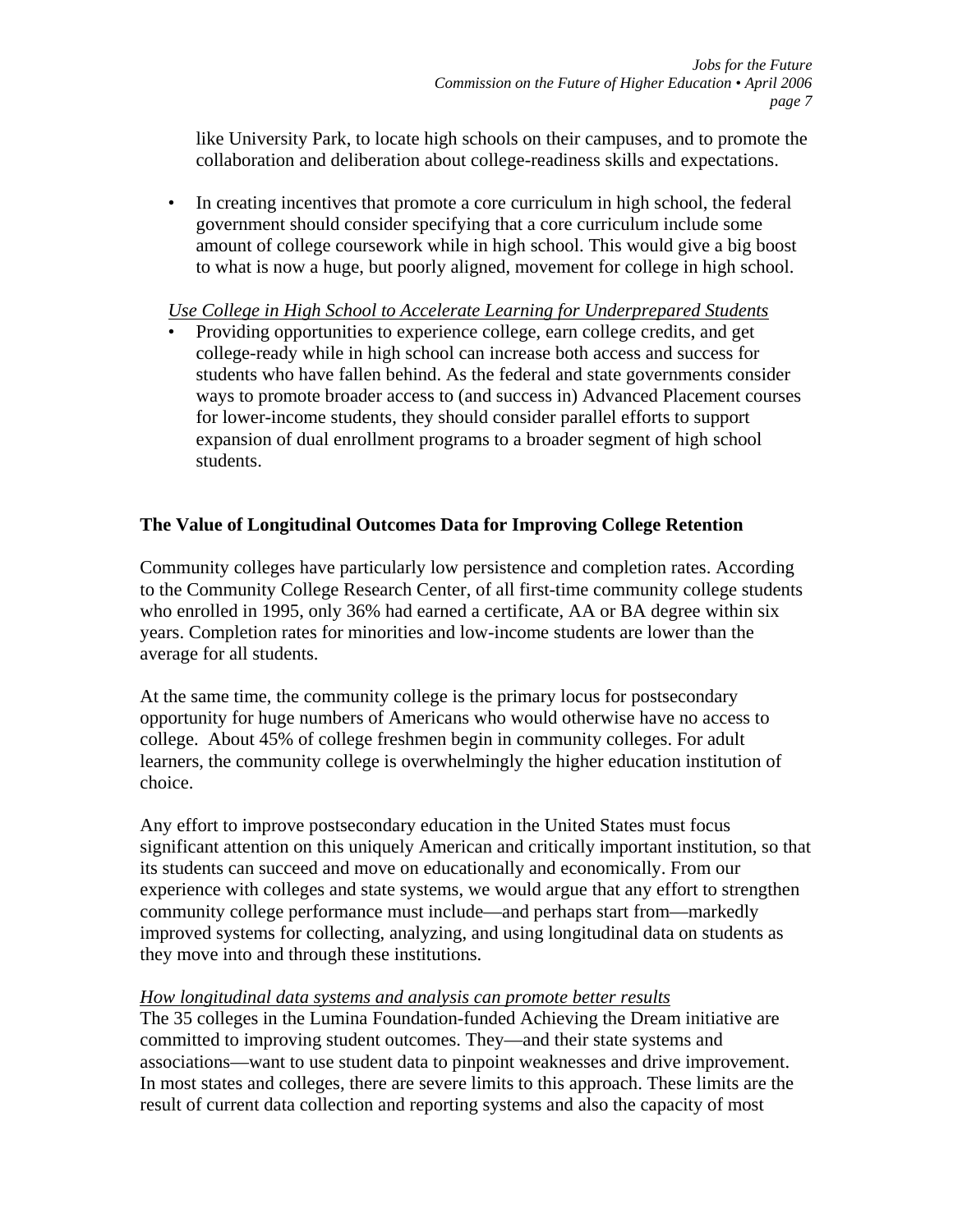institutions and state agencies to use data to inform and guide continuous improvement. (It was a great choice to have Jay Pfeiffer of Florida moderate this panel. His is one of the few states that has over time built a longitudinal data system to track students that is robust, flexible, links many different public systems, and provides the state with extremely valuable analyses.)

Achieving the Dream community colleges and state systems see the IPEDS reporting requirements on persistence and completion for first-time, full-time students as inadequate. In a state like New Mexico, the Student Right to Know data leaves out over 90% of enrollments in the state's community colleges. This reporting system created for four-year colleges is not sufficiently robust for two-year institutions and their complex missions and populations. Without supplementary measures of progress and ways to track a broader segment of enrolled students, Student Right to Know data hides as much as it reveals about community college performance.

There are two critical areas where existing data systems pose particular challenges to improvement—and to better alignment. One is tracking of the progress of students who start college taking developmental courses. The other is data on students who transfer from community colleges to four-year institutions.

#### *Developmental education as key arena for improved outcomes*

As the community colleges participating in Achieving the Dream have developed their institutional improvement workplans in the past year, every college has identified the quality and outcomes of developmental education courses and high-enrollment introductory courses as a top priority. The most common target for improvement is developmental math.

This makes sense. For it is in developmental education that many students begin and end their college careers. At least 20% of traditional age community college, students who generally enroll for a degree, never earn even ten college credits—largely because they never make it out of developmental courses. As Department of Education researcher Cliff Adelman has found, the more developmental education classes a student needs to take, the greater the odds of not earning a credential. Developmental education is the key battleground for improvement in community colleges.

But there are real gaps in basic knowledge about developmental education outcomes in most institutions and states. What is the likelihood of earning a degree if you enter college with particular scores on college placement tests? Are there significant variations in outcomes for students from different high schools, ethnic groups, different English language skills, family incomes? Do certain ways of organizing and delivering instruction increase the rates of persistence and college success?

The information is not always easy to get. Many states do not collect placement test score data or track students through different levels of developmental education. In many states, placement standards vary widely from college to college, making it impossible to compare the progress of developmental students in different colleges. And, as recent research by the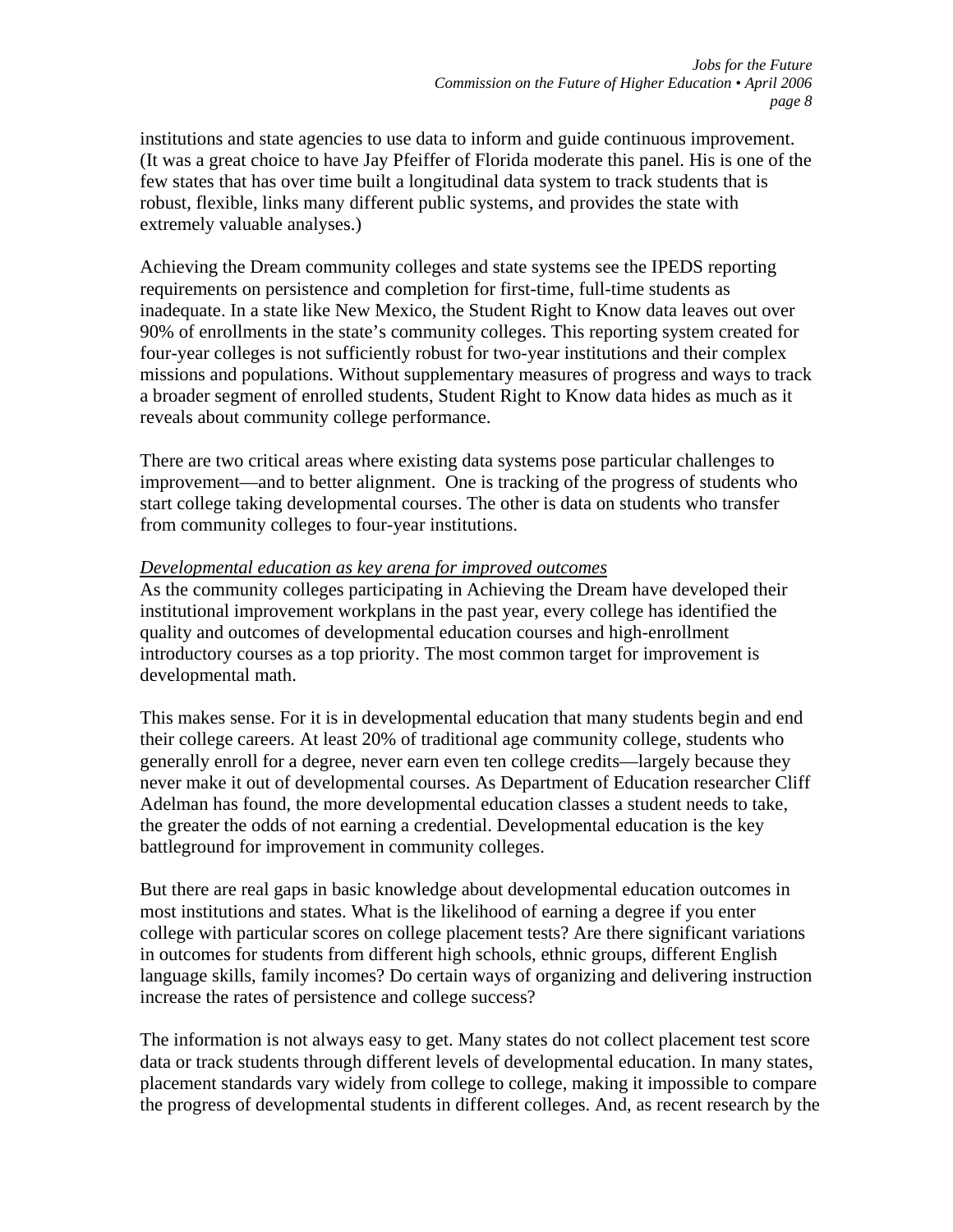Community College Research demonstrates, many colleges and states lack the research capacity and sophistication to use available data effectively for improvement.

Achieving the Dream colleges and states are taking steps to improve the collection and use of more robust data. This commitment should be encouraged in other states and colleges.

The colleges are testing innovations in how courses are taught and delivered and how atrisk students are supported: they will be using the research results to determine whether to expand or end their experiments. For example, Brookhaven College in Texas is testing an intensive learning community model for 60 entering students whose assessment scores place them in the lowest levels of developmental reading, writing, and math.

Given the rudimentary state of knowledge, it is important that institutions and states be encouraged to promote and test innovative approaches, rather than either rush to adopt unproven strategies or be forced to improve outcomes without a clear roadmap for how best to proceed. State and federal incentives and innovation funding can help to improve students' initial experiences in higher education. For one thing is clear: students who make it past one year of community college have much greater odds of completion.

The seven states have made a commitment to work together to develop and test supplementary measures of student progress. (Other states are considering joining this effort.) They are particularly interested in measures that can shine a light on developmental education outcomes. Initially, they intend to test outcomes indicators that capture progress of all students who take a developmental education course from their entry into the college through their completion of the equivalent of a semester of credit courses. This supplemental measure would help states and institutions assess the efficiency and efficacy of developmental education programs to move students to and through credential programs, augmenting the limited data available through IPEDS.

Jay Pfeiffer's colleagues at the Florida Department of Education recently conducted two compelling analyses of state data. The first looks at the relationship between students' scores on the state high school exam and on the CPT placement test used in the state community colleges, showing a high correlation between scores of 3 or higher and college readiness. A second analysis looks at the impact of 3-credit student success courses on student retention and completion. Though more research is needed, the comparisons between students who took such a study and navigational skills course and those who did not points to a potentially important strategy for improving persistence and success.

This kind of analysis is powerful: it is also rare. Incentives and support for state and institutional research capacity could have a big payoff.

Better data can also identify policy changes that might make a difference. The Community College of Denver, for example, has demonstrated good results with a strategy that enables students to advance through up to three levels of developmental education in one semester by virtue of passing exit exams for each level. What makes this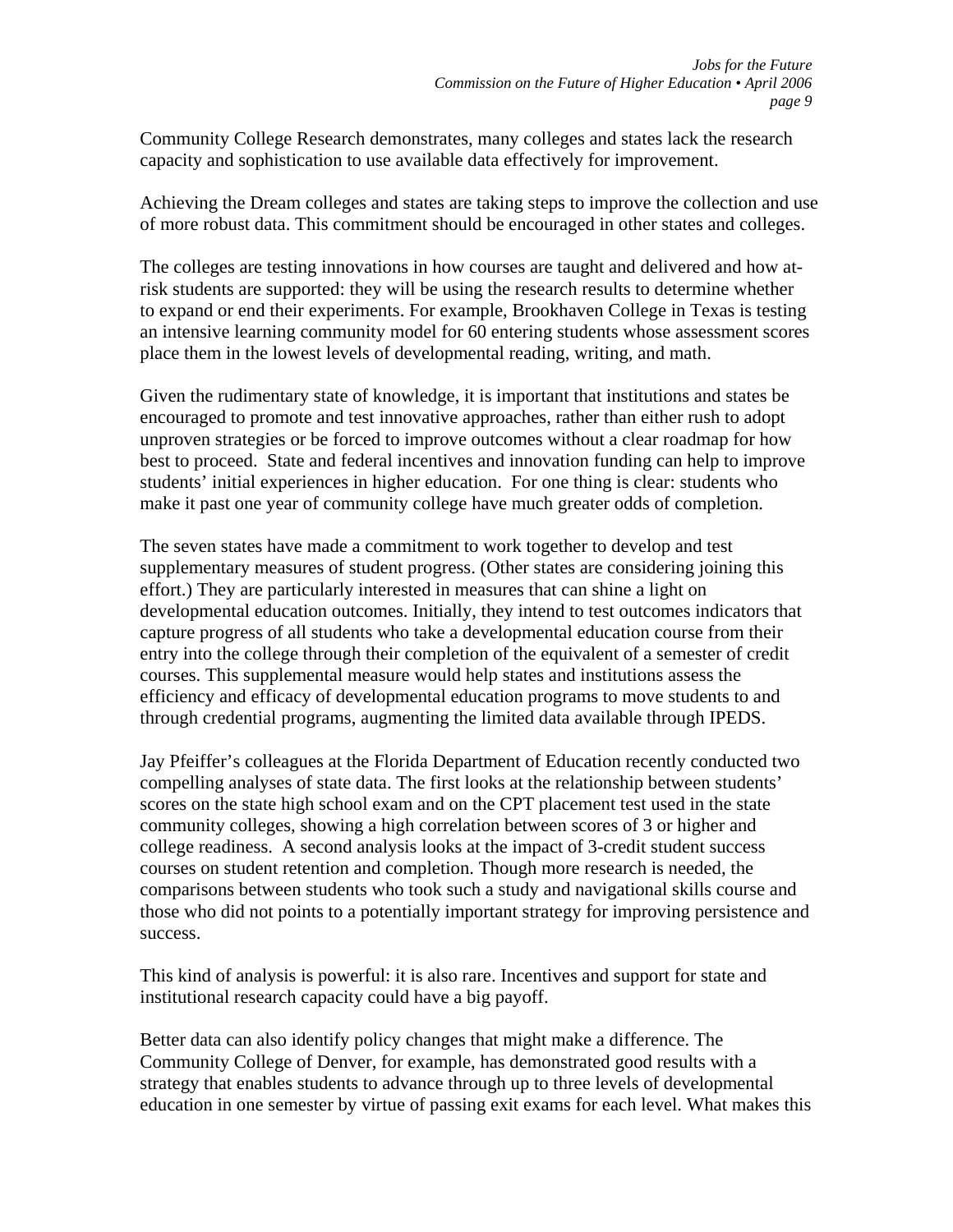work is a state policy to reimburse the school the full amount for each level taken (after placement determined by a pre-test), providing an incentive to accelerate student progress through the levels. What makes it compelling is the evidence of improved outcomes.

### *Data on transfers increasingly important*

A second area of concern and opportunity is data on transfer students and their performance in four-year institutions. This is particularly important given the emerging interest in expanding the role of community colleges as feeders to four-year schools for reasons of cost, affordability, and access. Community colleges want to know whether their standards and instruction are aligned with the expectations of four-year institutions for their juniors and seniors. How do students who transfer perform? Are there areas where their preparation is inadequate? Are students who receive certain kinds of pretransfer counseling and support more successful? Does common course numbering across a state's institutions make a difference in the relative smoothness of the transition?

In many states, it is hard to know the answer to what seem like basic questions. As Peter Ewell of NCHEMS found in a recent study for Achieving the Dream and the Ford-funded Bridges to Opportunity initiative, some states can track these transfers on a unit record basis, but many can only obtain aggregate information on former two-year college enrollees who have re-enrolled at four-year institutions. Privacy issues (principally associated with FERPA) limit the ability to link or exchange data in a number of states, particularly in states where community colleges and four-year institutions are administered under different governing arrangements, but also when student data are maintained by SHEEO agencies. (Similar privacy-related concerns have led to limitations in the ways linkages can be established with UI-wage records in some states.) These obstacles must be addressed if alignment of two- and four-year institutions' expectations is to be strengthened.

To summarize lessons and recommendations regarding data systems from a community college perspective:

### *Strengthen Longitudinal Student Data Systems*

- Longitudinal data systems that connect K-12, two- and four-year higher education, the UI employment system, and non-credit postsecondary learning systems like adult education and workforce programs are critical to improving higher education performance. These systems should disaggregate by important population characteristics: age, gender, race/ethnicity, family income/need, full/part-time status, first generation status, etc.
- The Achieving the Dream states would generally argue against a national system at this time, partly for reasons of anticipated backlash and partly because of fears that the federal government will make it harder, not easier, for states to get the information they feel they need and that federal priorities will crowd out the states' interest in improvement. I think there should ultimately be a national system, given the mobility of students across institutions and states. But such a